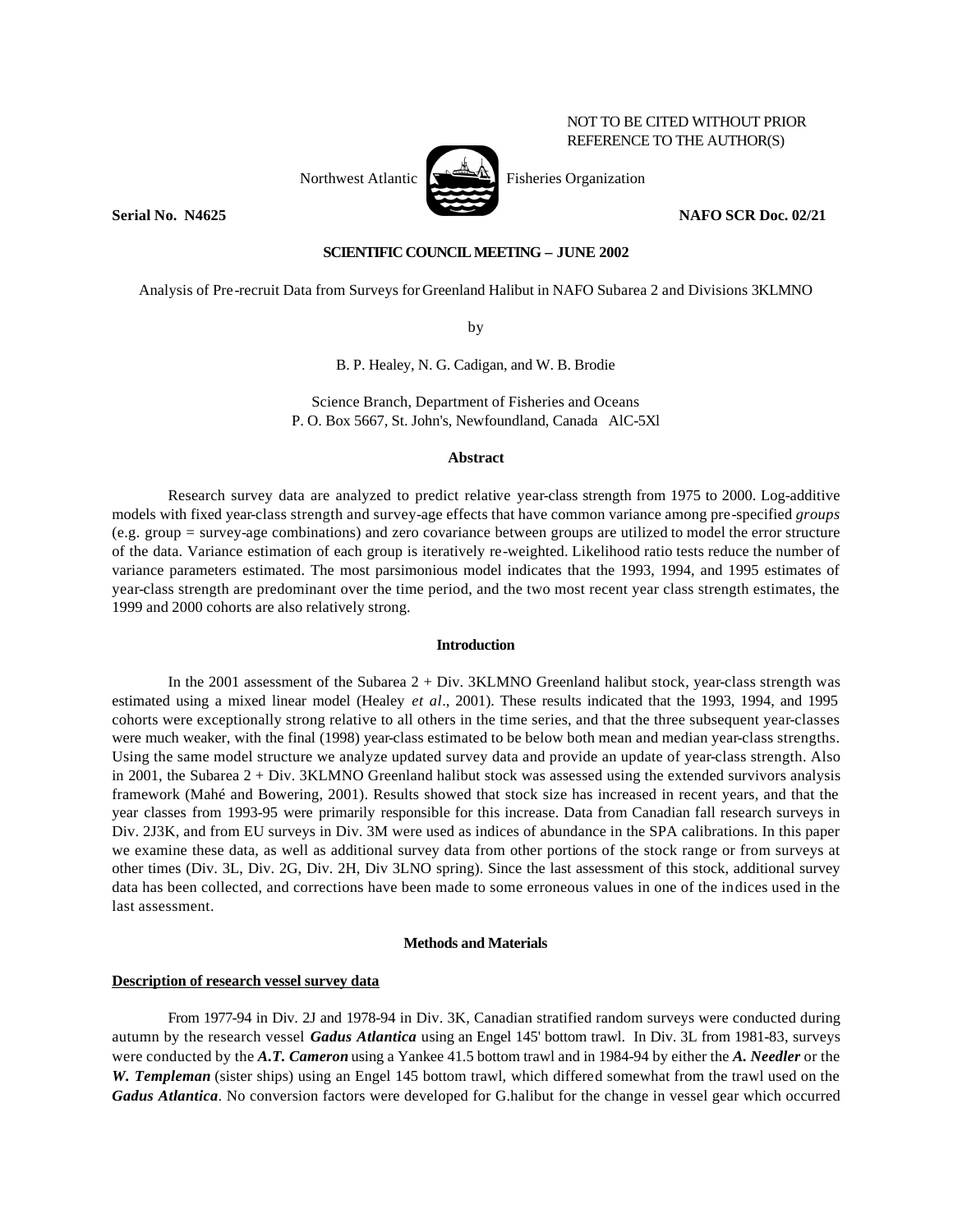after 1983. In 1995-2001, the surveys in autumn in Subareas 2 and 3 were conducted by the research vessels *Teleost*, *W. Templeman* and *A.Needler* using a Campelen 1800 shrimp trawl with rockhopper footgear. The fall 1995 survey is incomplete due to survey coverage and timing issues. For details on the trawls used in these surveys, see McCallum and Walsh (1996). Warren (1996) outlined the conversion factors used for Greenland halibut catches, required for comparison of results from 1995 and onward with those prior to 1995. The 1997 assessment of this stock contained several tables and figures outlining these comparisons for G. halibut (Brodie *et al*., 1997). In Div. 2GH, surveys were carried out in 1996-99, but only sporadically before then (see Brodie *et al*. (1999) for a detailed description of the various components of the fall surveys). Div. 2H was again surveyed in 2001; however no survey has been conducted in Div. 2G since 1999. Due to the intermittent nature of the survey coverage in Div. 2GH, we consider the data from Div. 2G and 2H as separate indices.

Canadian surveys were also conducted during spring in Div. 3LNO since 1971. In most years, the maximum depth surveyed was less than 731 m, and in many surveys the depth was less than 366 m. As with the fall surveys, there were 3 different vessel-gear combinations used in these surveys, covering the periods 1971-82, 1984-95, and 1996 onward. No conversions exist for the spring survey data. Data considered in this analysis are from Div. 3L from the periods 1977-95 and 1996-2001, and Div. 3N and 3O from 1996-2001.

EU surveys in Div. 3M have been conducted since 1988. These research vessel surveys have been conducted during July, to a maximum depth of 731 m. For a description of the methodology and results, see Vazquez (2000). Abundance-at-age data were used from 1992-2001, due to some questions with age interpretations in the earlier surveys.

Thus, there are seven independent data series (Table 1) available for analysis: (i) the Canadian fall Div. 2G series (Campelen trawl; 1996-1999), (ii) the Canadian fall Div. 2H series (Campelen trawl; 1996-1999, 2001), (iii) the Canadian fall Div. 2J3KLMNO series (Campelen trawl; 1996-2001), (iv) the Canadian fall Div. 2J3KL series (Engel trawl; 1981-1994), (v) the Canadian spring Div. 3L series (Yankee 41.5 trawl 1977-82; Engel trawl; 1984-95), (vi) the Canadian spring Div. 3LNO series (Campelen trawl; 1996-2001), and (vii) the EU July Div. 3M series (1992-2001). Abundance estimates (in thousands) were based on the standard swept-area calculations for all series. For all survey series, abundance estimates at ages 1-4 were selected for the modelling exercise, as these are ages at which fishing mortality would be minimal. Only those year-classes observed at least three times were included in the analysis.

As noted in the introduction, some erroneous index values were used in the previous modelling exercise. Inaccurate Canadian fall Div. 2J3KLMNO Campelen data (Table 1-IV in Healey *et al*., 2001) were used – the index values for 1998-2000 are incorrect. Estimates using the final model formulation from last years assessment were reproduced using the corrected data (Fig. 1). The estimates of relative strength change slightly, but the trends are unchanged – there are moderate recuitment pulses around 1984 and 1990, and a strong recruitment pulse from 1993- 1995 centered about the 1994 cohort. Also, the 1996-1998 cohorts are estimated to be weaker than the previous cohorts.

#### **Model Description**

A multiplicative model was used to estimate the relative year class strength produced by the spawning stock.

On a log-scale the model can be written as follows:

$$
\log(I_{s,a,y}) = \mu + Y_{y} + (SA)_{s,a} + \varepsilon_{s,a,y},
$$

where:  $\mu$  = overall mean *s* = survey subscript

 $a =$ age subscript

 $y =$ y year class subscript  $I = \text{Index}$  (Abundance in 000's) *Y* = year class effect  $SA =$  Survey  $\times$  Age effect, and  $\epsilon$  = error term.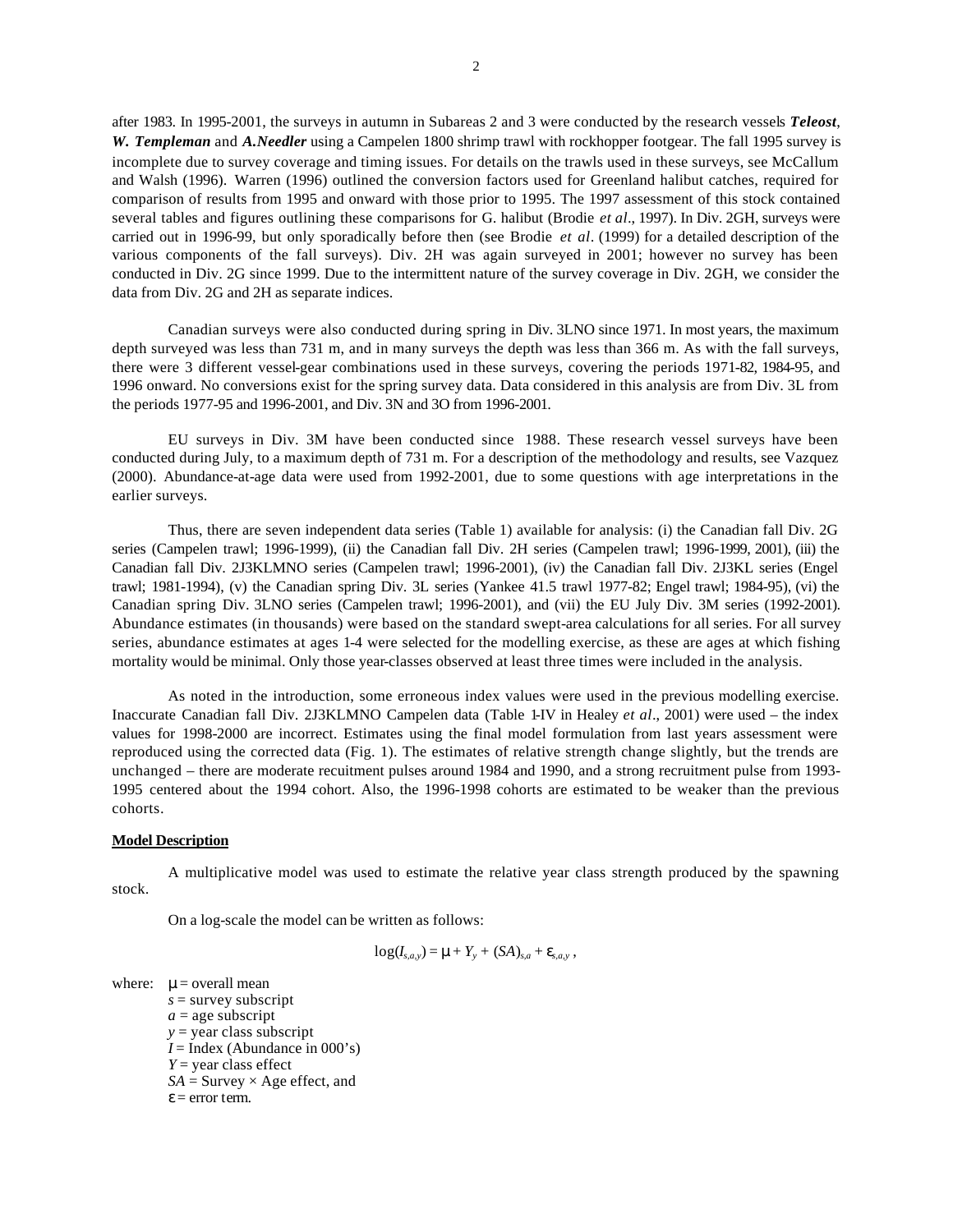We assume that  $\epsilon_{s,a,y} \sim N(0,\sigma_{group}^2)$  for pre-specified *groups*. Each *group* has a common variance, and there is no covariance between observations (for example, if group = survey, then indices within a survey are assumed to have a common variance). For a full description of the model used, see Healey *et al*. (2001).

In the Canadian spring Div. 3L series (1977-95), there are six instances in which the index values observed at age 1 are zero. These must be adjusted for inclusion in the log-additive model; we have replaced the zeroes with 1% of the minimum (non-zero) observed index from this survey, following the sensitivity examination in Healey *et al.* (2001).

#### **Results and Discussion**

## **Relative Year Class Strength**

The initial model used 28 covariance parameters – one for each survey  $\times$  age combination (7 surveys  $\times$  4 ages). The estimated year-class strength (measured by the least-squares means for year-class effects) indicates moderate recruitment pulses around 1984 and 1990 (Fig. 2). In addition, there is a stronger recruitment pulse from 1993 to 1995 that peaks in 1994. The relative strength of the estimates of the 1999 and 2000 year-classes is among the highest in the series. The 2000 estimate has a higher associated variance since there are fewer observations of this cohort.

A scatter plot of standardized (by the appropriate variance parameter) residuals versus year (Fig. 3) shows no systematic trends; just a few of the standardized residuals lie outside of the +/- 2 reference lines. However, year effects are evident in 1977, 1980, and 1983. Furthermore, the final Canadian Div. 3L Spring survey with the Engel trawl (1995) stands out – all residuals are negative; there appears to be a year effect. More detailed residual examination, omitted for brevity, indicates the model performs well.

Results show that four of the twenty-eight estimated weight parameters (Fig. 4) receive over 50% of the total weights (inverse of the variance parameter); these indices dominate the estimate of cohort strength.

A series of likelihood ratio tests (LRT) were conducted to see if the number of estimated variance parameters could be reduced (Table 2a). Fixed effects were still estimated for each year-class and survey-age combination. A series of 7 sub-models were sequentially fit to the data. In each sub-model one survey had the four survey-age variance parameters collapsed into a single survey variance parameter, leaving 25-variance parameters (the other 6 surveys still had a variance parameter fit to all four ages) to be estimated. The sub-models were used to test the hypothesis that the variance parameters within a survey are equal. Minus twice the difference in the sub and full model (restricted) loglikelihoods is asymptotically  $\chi^2$  distributed, with degrees of freedom equal to the difference in the degrees of freedom in the full and sub-models. These tests indicate that the only significant differences in survey  $\times$  age variance parameters are for the Canadian spring Div. 3L series (1977-95). Note also that the test for the Canadian fall Div. 2J3KL Engels series is "marginally significant" with a p-value of 0.0478. It was decided that this level of significance was not sufficient to warrant estimating multiple variance parameters for the Canadian fall Div. 2J3KL Engels index and that a single variance parameter for this survey would be used. The remaining five surveys also have their survey  $\times$  age variance parameters collapsed to a single parameter for each survey, but the Div. 3L spring series cannot. Thus, a 10-variance parameter model was constructed, which has 4-variance parameters for the Div. 3L spring series, and 1-variance parameter for each of the six other survey series. LRT's indicated that this model was not significantly different than the full 28-variance parameter model (Table 2b). As a result of the variance estimates from the 10-variance parameter model, we next considered an 8-variance parameter model, following Healey *et al.* (2001). This model contains 6-variance parameters for the six surveys which had no significant differences in survey  $\times$  age variance, and for the Div. 3L spring series, a variance parameter for age 1, and a combined parameter for ages 2-4. Our analyses suggest that the model used in Healey *et al.* (2001) is still appropriate for the updated data. All estimates of year-class strength for this model (8-variance parameters; Table 3, Fig. 5) are significant. Note that the 1999 and 2000 cohorts are estimated to be above average.

Notable differences between the full and final model are 1) pre-1990 year-classes are stronger in the final model, 2) the 1994 estimate of year-class strength is also slightly higher in the final model, but 3) the 1996-2000 yearclasses are relatively weaker in the final model. The final model is not significantly different from the full 28-variance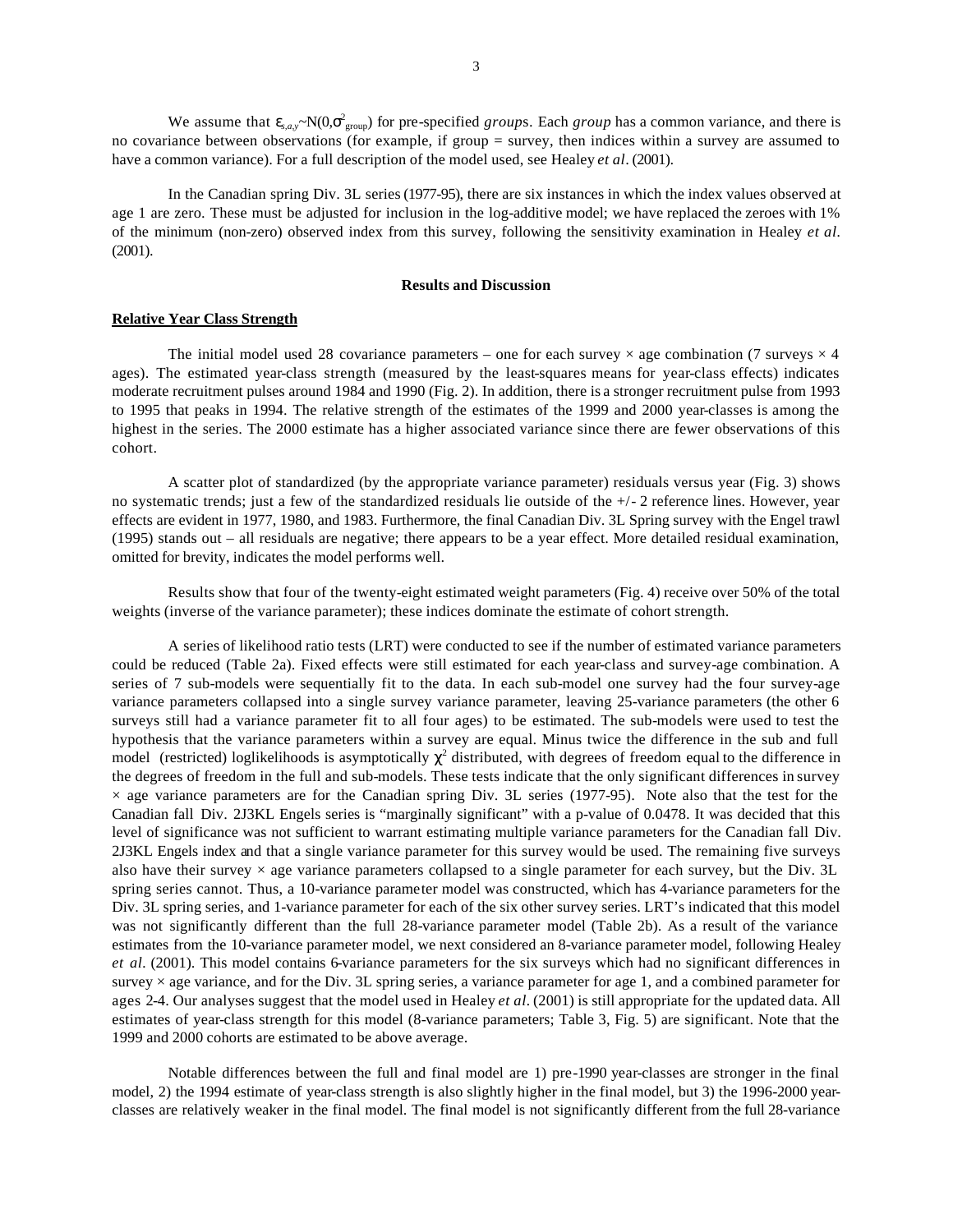parameter model, or from a model with 10-variance parameters (LRT; Table 2b). The estimated weights (Table 4, Fig. 6) indicate the variance estimate for age 1 of the Canadian spring Div. 3L series is relatively large (and hence its estimation weight is quite small). Down weighting the survey  $\times$  age index with many zeros is intuitively reasonable because the values we replace the zeros with are rather arbitrary. The weightings of the other surveys is variable, ranging from a low of 4.4% in the Div. 2G Canadian fall index, to a high of 36% Div. 2J3KLMNO Canadian fall series. We suggest the 8-variance parameters as the most paramonious representation of these data.

A scatter plot of standardized residuals (Fig. 7) does not indicate the model assumptions have been seriously violated. Again, year effects are evident in 1977, 1980, and 1983. Time Series plots of standardized residuals against year-class by age and survey (Fig. 8) indicate no serious problems, with one exception. The spring indices measured over the period coinciding with the gear change from the Engels trawl to a Campelen trawl in Canadian surveys seems to have altered perceptions of year-class strength. The model over-predicts the year-class strength for the Engels data (for 1994-95) (Fig. 8e) whereas the year-class strength at the beginning of the subsequent Campelen series is under-predicted (1996-97; Fig. 8d). Fortunately, the EU July Div. 3M index has been consistent over the Canadian gear changeover period. The residuals from the EU survey (Fig. 8f) do not follow the same pattern as the Canadian Engels/Campelen data. Further, in the time series plots of standardized residuals, some trends in the residuals can be seen, however these patterns are not severe, and are not of concern. It is not surprising that survey indices collected over a broad geographic change (ranging from NAFO Div. 2G to the southern extent of Subarea 3) would indicate some differences in measuring year-class strength.

#### **References**

- Brodie, W. B., W. R. Bowering, M. J. Morgan, D. Power, and G. Boland. 1999. Analysis of survey data for Greenland halibut in NAFO Subarea 2 and Divisions 3K. NAFO SCR Doc. 99/38, Ser. No. N4097.
- Brodie, W. B., W. R. Bowering, D. Power, and D. Orr. 1997. An assessment of the Greenland halibut in NAFO Subarea 2 and Divisions 3KLMNO. NAFO SCR Doc. 97/52, Ser. No. N2886.
- Healey, B. P., N. G. Cadigan, and W. B. Brodie. 2001. Analysis of Pre-recruit Data from surveys for Greenland Halibut in NAFO Subarea2 and Divisions 3KLMNO. NAFO SCR Doc. 01/44, Ser. No. N4422.
- Mahé, J.-C., and W. R. Bowering. 2001. An Assessment of Stock Status of the Greenland Halibut Resource in NAFO Subarea 2 and Divisions 3KLMNO based on Extended Survivors Analysis. NAFO SCR Doc. 01/80, Ser. No. N4459.
- McCallum, B. R., and S. J. Walsh. 1996. Groundfish survey trawls used at the Northwest Atlantic Fisheries Centre, 1971 to present. NAFO SCR Doc. 96/50, Ser. No. N2726.

SAS Inst. Inc. 1999. SAS/STAT User's Guide, Version 8. SAS Institute Inc., Cary, NC, USA.

- Vazquez, A. 2000. Results from bottom trawl survey on Flemish Cap in July, 1999. NAFO SCR Doc 00/9, Ser. No. N4228.
- Warren, W. G. 1996. Report on the comparative fishing trial between the *Gadus Atlantica* and *Teleost*. NAFO SCR Doc. 96/28, Serial No. N2701.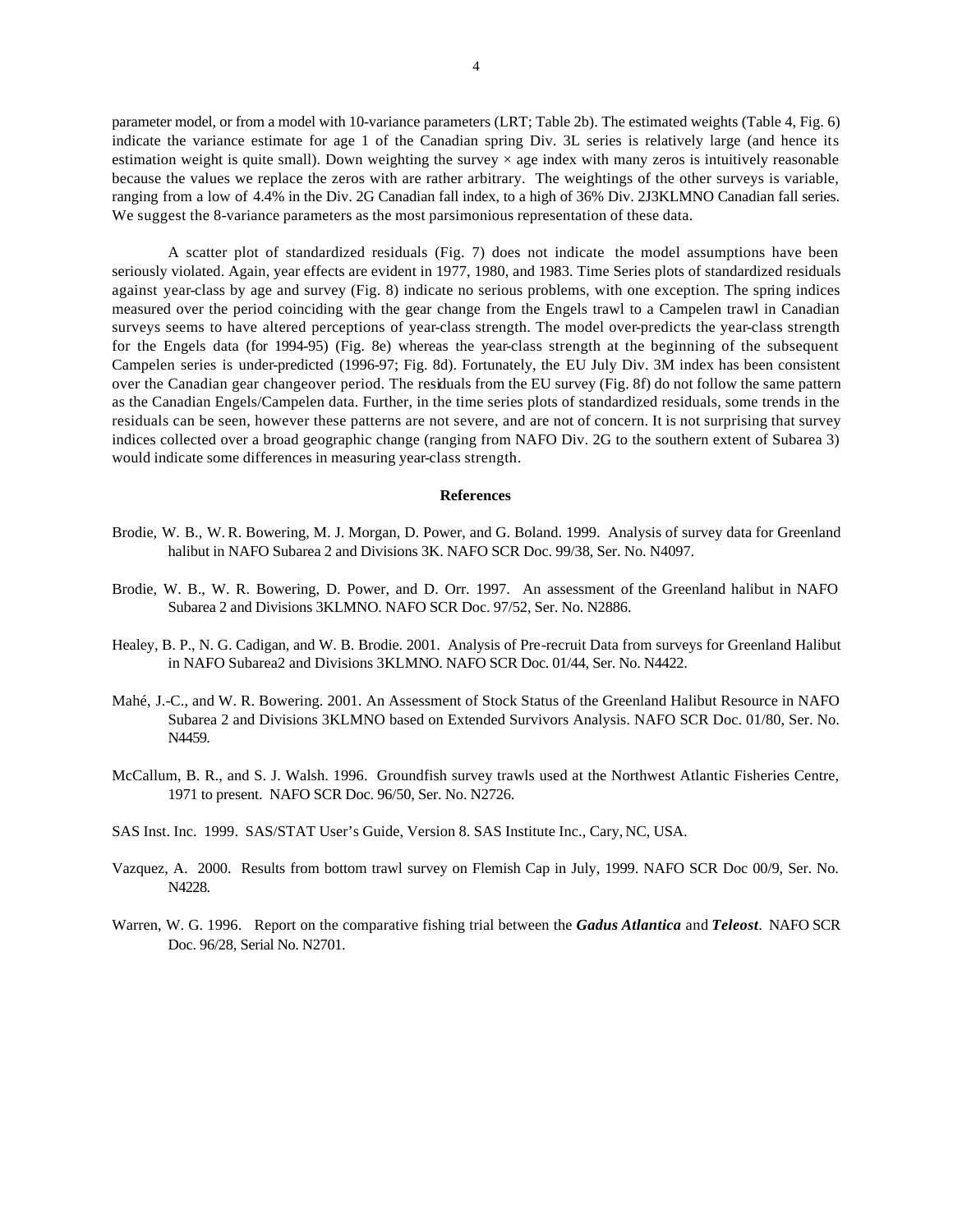Table 1. Index data. (Abundance in 000's).

**I.**Canadian fall Div. 2G series (Campelen trawl; 1996-

|--|

| YC   | Age   |       |       |       |  |
|------|-------|-------|-------|-------|--|
|      |       | 2     | 3     | 4     |  |
| 1992 |       |       |       | 9240  |  |
| 1993 |       |       | 11254 | 15335 |  |
| 1994 |       | 18467 | 12125 | 1770  |  |
| 1995 | 38280 | 9751  | 1600  | 7580  |  |
| 1996 | 8348  | 2830  | 3520  |       |  |
| 1997 | 13820 | 8150  |       |       |  |
| 1998 | 15380 |       |       |       |  |

**II.**Canadian fall Div. 2H series (Campelen trawl; 1996-1999,

2001).\*

| YC   | Age   |                               |       |       |  |
|------|-------|-------------------------------|-------|-------|--|
|      | 1     | $\mathfrak{D}_{\mathfrak{p}}$ | 3     | 4     |  |
| 1992 |       |                               |       | 12639 |  |
| 1993 |       |                               | 25096 | 45591 |  |
| 1994 |       | 69304                         | 60661 | 35480 |  |
| 1995 | 92106 | 59277                         | 56780 | 23040 |  |
| 1996 | 34687 | 30720                         | 15860 |       |  |
| 1997 | 13890 | 35050                         |       | 31410 |  |
| 1998 | 25380 |                               | 32270 |       |  |
| 1999 |       | 43900                         |       |       |  |
| 2000 | 52010 |                               |       |       |  |

\* No survey in 2000.

**III.**Canadian fall Div. 2J3KLMNO series (Campelen trawl; 1996-2001).

| YC   | Age    |                                    |        |        |  |
|------|--------|------------------------------------|--------|--------|--|
|      | 1      | $\mathfrak{D}_{\mathfrak{p}}$<br>3 |        | 4      |  |
| 1992 |        |                                    |        | 119538 |  |
| 1993 |        |                                    | 311981 | 230685 |  |
| 1994 |        | 503788                             | 445849 | 230590 |  |
| 1995 | 847177 | 524914                             | 289300 | 239180 |  |
| 1996 | 236128 | 237300                             | 222370 | 107936 |  |
| 1997 | 205690 | 295400                             | 144106 | 142986 |  |
| 1998 | 94350  | 196288                             | 159380 |        |  |
| 1999 | 340774 | 199670                             |        |        |  |
| 2000 | 377653 |                                    |        |        |  |

| <b>IV.</b> Canadian fall Div. 2J3KL series (Engel trawl; 1981-1994). |
|----------------------------------------------------------------------|
|----------------------------------------------------------------------|

| YC   | Age   |       |        |       |  |
|------|-------|-------|--------|-------|--|
|      | 1     | 2     | 3      | 4     |  |
| 1977 |       |       |        | 19859 |  |
| 1978 |       |       | 28470  | 29507 |  |
| 1979 |       | 21363 | 22908  | 29672 |  |
| 1980 | 6934  | 5561  | 17128  | 36013 |  |
| 1981 | 1944  | 4533  | 21190  | 21841 |  |
| 1982 | 758   | 7076  | 15442  | 46828 |  |
| 1983 | 1444  | 12491 | 28704  | 35158 |  |
| 1984 | 7253  | 19808 | 46895  | 50002 |  |
| 1985 | 11747 | 8531  | 28180  | 62784 |  |
| 1986 | 1404  | 12348 | 33498  | 66120 |  |
| 1987 | 3992  | 9546  | 15021  | 37794 |  |
| 1988 | 2977  | 4989  | 11359  | 34313 |  |
| 1989 | 534   | 6720  | 26664  | 47991 |  |
| 1990 | 5808  | 14858 | 100945 | 43669 |  |
| 1991 | 1684  | 64350 | 42221  |       |  |
| 1992 | 7691  | 30412 |        |       |  |
| 1993 | 14541 |       |        |       |  |

**V.**Canadian spring Div. 3L series (Yankee 41.5 trawl 1977-82; Engel trawl; 1984-95).

| YC   | Age            |                |      |                |  |
|------|----------------|----------------|------|----------------|--|
|      | $\,1$          | $\overline{2}$ | 3    | $\overline{4}$ |  |
| 1973 |                |                |      | 3769           |  |
| 1974 |                |                | 1444 | 1675           |  |
| 1975 |                | 61             | 1531 | 2261           |  |
| 1976 | $\theta$       | 355            | 997  | 2171           |  |
| 1977 | 110            | 175            | 1980 | 767            |  |
| 1978 | $\overline{0}$ | 994            | 1507 | 1285           |  |
| 1979 | 963            | 262            | 1580 |                |  |
| 1980 | $\mathbf{0}$   | 587            |      |                |  |
| 1981 | $\overline{0}$ |                |      | 1433           |  |
| 1982 |                |                | 632  | 914            |  |
| 1983 |                | 315            | 712  | 4385           |  |
| 1984 | 293            | 559            | 4755 | 3933           |  |
| 1985 | 267            | 2857           | 2142 | 1701           |  |
| 1986 | 115            | 641            | 789  | 1403           |  |
| 1987 | 127            | 735            | 556  | 1657           |  |
| 1988 | 480            | 307            | 144  | 1423           |  |
| 1989 | 66             | 94             | 835  | 3785           |  |
| 1990 | 330            | 218            | 3222 | 5661           |  |
| 1991 | 232            | 269            | 746  | 690            |  |
| 1992 | 29             | 75             | 561  |                |  |
| 1993 | $\overline{0}$ | 111            |      |                |  |
| 1994 | $\overline{0}$ |                |      |                |  |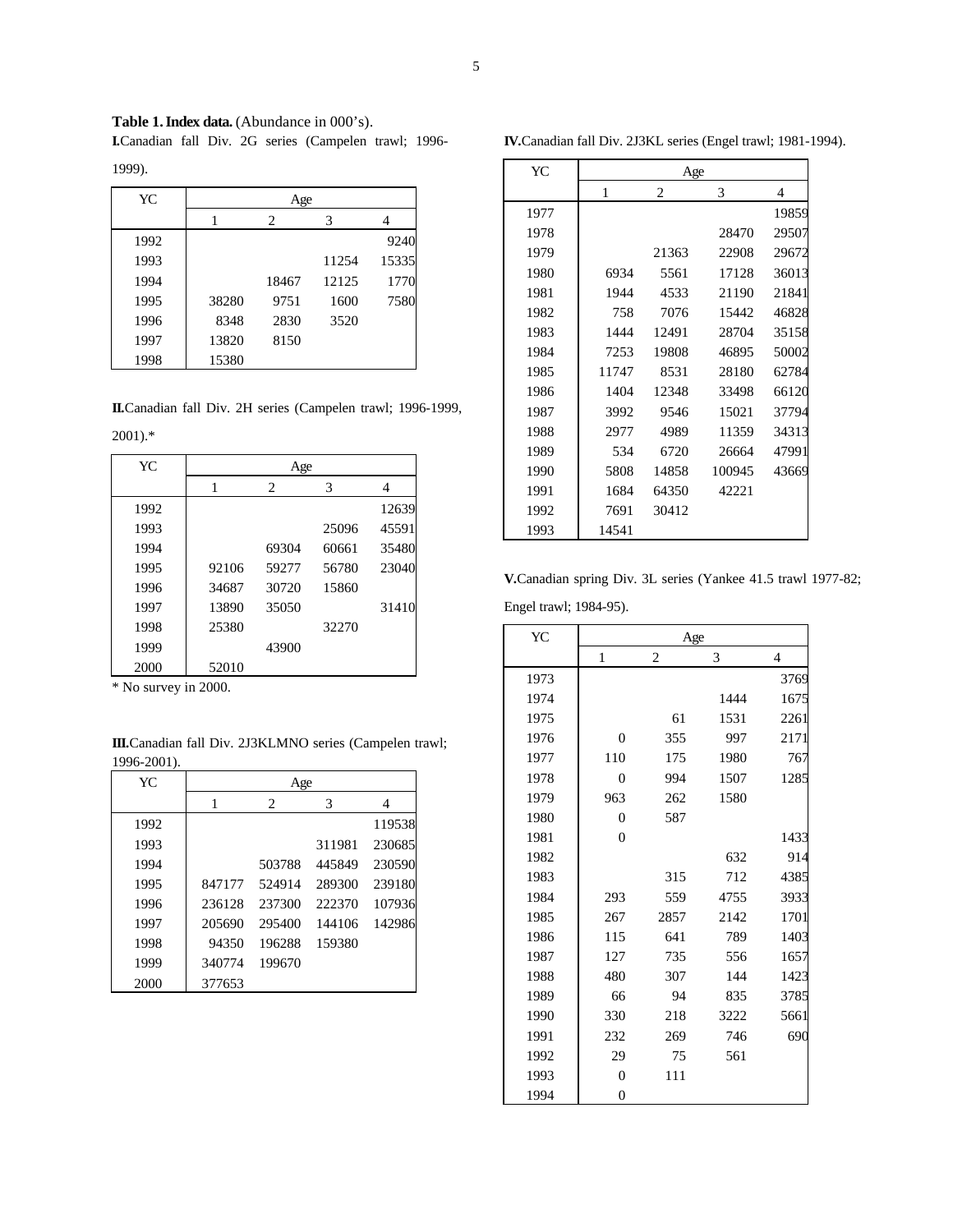| YC   | Age   |       |       |       |  |  |
|------|-------|-------|-------|-------|--|--|
|      | 1     | 4     |       |       |  |  |
| 1992 |       |       |       | 22530 |  |  |
| 1993 |       |       | 47960 | 33290 |  |  |
| 1994 |       | 43860 | 53480 | 65270 |  |  |
| 1995 | 15760 | 39720 | 40300 | 22070 |  |  |
| 1996 | 11910 | 8670  | 12000 | 15501 |  |  |
| 1997 | 2280  | 6190  | 10989 | 7094  |  |  |
| 1998 | 3140  | 10999 | 7753  |       |  |  |
| 1999 | 8162  | 7490  |       |       |  |  |
| 2000 | 5928  |       |       |       |  |  |

**VI.**Canadian spring Div. 3LNO series (Campelen trawl; 1996-2001).

**VII.**EU July Div. 3M series (1992-2001).

| YC   | Age  |                |      |      |  |  |  |
|------|------|----------------|------|------|--|--|--|
|      | 1    | $\overline{2}$ | 3    | 4    |  |  |  |
| 1988 |      |                |      | 861  |  |  |  |
| 1989 |      |                | 286  | 566  |  |  |  |
| 1990 |      | 800            | 599  | 1224 |  |  |  |
| 1991 | 922  | 933            | 1082 | 1249 |  |  |  |
| 1992 | 937  | 706            | 1369 | 2066 |  |  |  |
| 1993 | 832  | 1394           | 1527 | 5157 |  |  |  |
| 1994 | 6165 | 4613           | 4396 | 7835 |  |  |  |
| 1995 | 2874 | 2113           | 5149 | 7178 |  |  |  |
| 1996 | 1597 | 1268           | 1904 | 1405 |  |  |  |
| 1997 | 1434 | 426            | 312  | 687  |  |  |  |
| 1998 | 525  | 147            | 1154 |      |  |  |  |
| 1999 | 1602 | 839            |      |      |  |  |  |
| 2000 | 4157 |                |      |      |  |  |  |

**VIII.**Canadian fall Div. 2J3K Campelen Equivalents (1978-

1995).\*

| YC               | Age                 |        |        |        |
|------------------|---------------------|--------|--------|--------|
|                  | $\overline{2}$<br>1 |        | 3      | 4      |
| 1974             |                     |        |        | 146864 |
| 1975             |                     |        | 243378 | 50861  |
| 1976             |                     | 315362 | 95883  | 39304  |
| 1977             | 67133               | 128771 | 43767  | 41433  |
| 1978             | 76275               | 46187  | 109462 | 75651  |
| 1979             | 47941               | 158149 | 88918  | 75711  |
| 1980             | 141166              | 39589  | 71282  | 74837  |
| 1981             | 33748               | 34727  | 70143  | 54235  |
| 1982             | 12131               | 50917  | 65428  | 104606 |
| 1983             | 31845               | 113558 | 112555 | 99109  |
| 1984             | 192902              | 106161 | 212676 | 114836 |
| 1985             | 125257              | 81046  | 109246 | 174689 |
| 1986             | 36234               | 71555  | 174201 | 177413 |
| 1987             | 74055               | 95755  | 70539  | 103158 |
| 1988             | 52954               | 39744  | 44644  | 95263  |
| 1989             | 9858                | 59211  | 148380 | 182333 |
| 1990             | 84583               | 188121 | 497522 | 112859 |
| 1991             | 52907               | 281182 | 171493 | 39605  |
| 1992             | 62241               | 189873 | 122856 |        |
| 1993             | 359982              | 397121 |        |        |
| $1994^{\dagger}$ | 342056              |        |        |        |

\* 1978 – 1994: Converted data - not used in final model.

† 1995: Campelen data – unconverted. See text.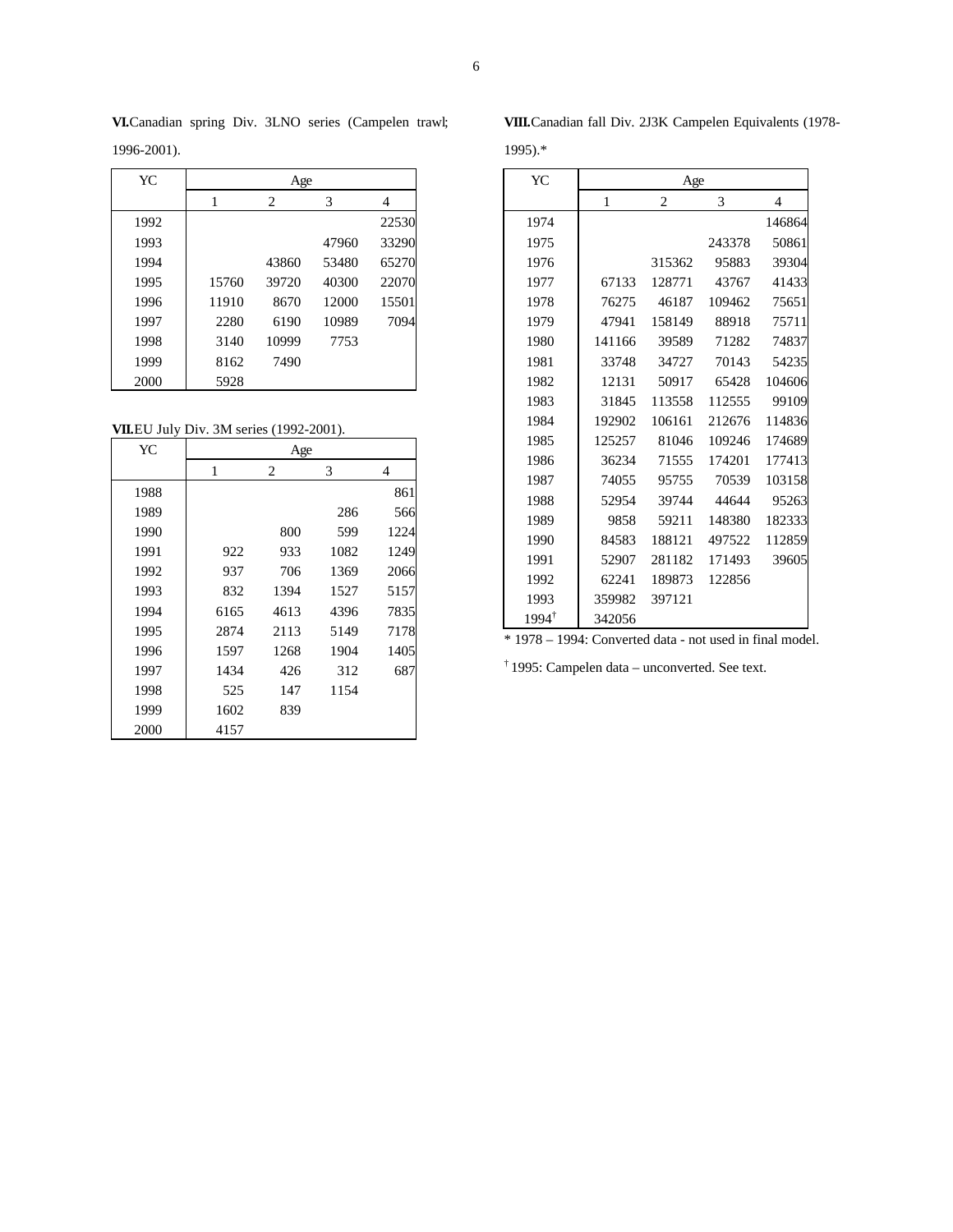**Table 2a.** Likelihood Ratio Test to evaluate effect of reducing the number of variance parameters. The "full" model has 28 variance parameters (df), with -2 Restricted Loglikelihood= 470.1096.

| Null Model*             | <b>Test Statistic</b> | df | p-value |
|-------------------------|-----------------------|----|---------|
| 2G Cdn Fall             | 4.086397              | 3  | 0.2523  |
| 2H Cdn Fall             | 2.41696               | 3  | 0.4905  |
| 2J3KLMNO Cdn Fall       | 1.28838               | 3  | 0.7319  |
| 2J3KL (Engel) Cdn Fall  | 7.91685               | 3  | 0.0478  |
| 3LNO (Camp.) Cdn Spring | 0.95514               | 3  | 0.8121  |
| 3L (Engel) Cdn. Spring  | 50.31789              | 3  | 0.0000  |
| EU 3M                   | 0.59187               | 3  | 0.8983  |

\*Indicates the survey with 1-variance parameter estimated; all others have 4 (1 at each age), so the Null Model has 25 total df.

**Table 2b.** Likelihood Ratio Test to evaluate effect of reducing the number of variance parameters estimated for the Canadian spring Div. 3L series (1977-95).

| <b>Null Model</b> | $-2RLL^*$ | df | <b>Alternate Model</b> | $-2RLL$  | df | <b>Test Statistic</b> | df | p-value |
|-------------------|-----------|----|------------------------|----------|----|-----------------------|----|---------|
| А                 | 491.3144  |    |                        | 470.1061 | 28 | 21.2083               | 20 | 0.3850  |
| B                 | 487.3823  | 10 |                        | 470.1061 | 28 | 17.2762               | 18 | 0.5042  |
|                   | 491.3144  |    |                        | 487.3823 | 10 | 3.9322                |    | 0.1400  |

\*-2RLL - Residual LogLikelihood x (-2).

A - 8 vp model: 2 vp's for Div. 3L\_SPR index, remaining 6 surveys have 1 vp each.

B - 10 vp model: 4 vp's for Div. 3L\_SPR index, remaining 6 surveys have 1 vp each.

C - 28 vp model ("full" model): 4 vp's each for the 7 surveys.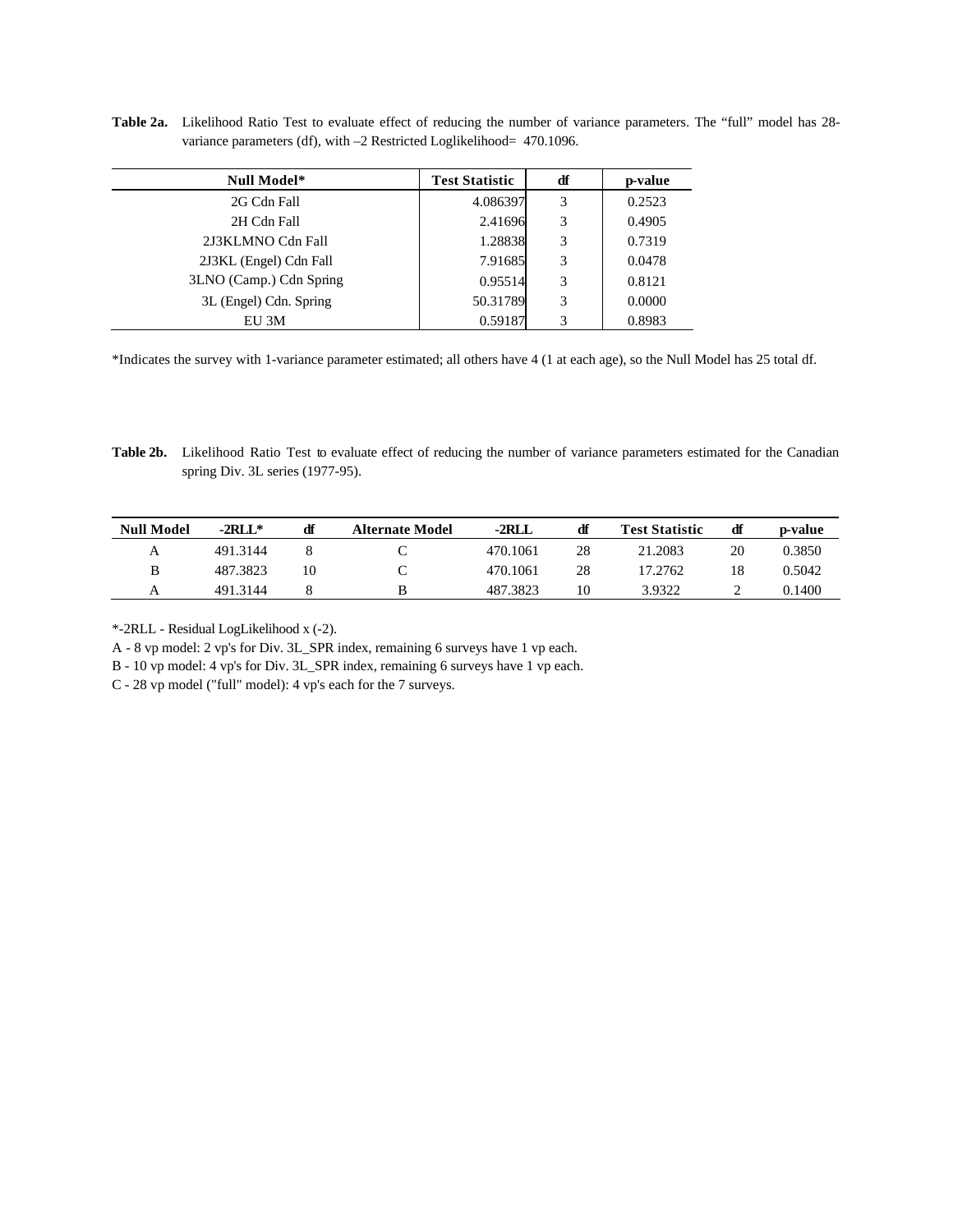| Year-class | Estimate | Error  | DF  | t Value | Pr >  t  |
|------------|----------|--------|-----|---------|----------|
|            |          |        |     |         |          |
| 1975       | 8.2513   | 0.5409 | 192 | 15.26   | < .0001  |
| 1976       | 8.5942   | 0.5343 | 192 | 16.08   | < .0001  |
| 1977       | 8.1592   | 0.4166 | 192 | 19.59   | < .0001  |
| 1978       | 8.6277   | 0.3572 | 192 | 24.15   | < .0001  |
| 1979       | 8.6875   | 0.3341 | 192 | 26      | < .0001  |
| 1980       | 8.5299   | 0.3149 | 192 | 27.09   | < .0001  |
| 1981       | 8.0299   | 0.3157 | 192 | 25.43   | < .0001  |
| 1982       | 8.0038   | 0.3046 | 192 | 26.28   | < .0001  |
| 1983       | 8.4928   | 0.2934 | 192 | 28.95   | < .0001  |
| 1984       | 9.2491   | 0.2922 | 192 | 31.65   | < .0001  |
| 1985       | 9.1284   | 0.2922 | 192 | 31.24   | < .0001  |
| 1986       | 8.6165   | 0.2922 | 192 | 29.48   | < .0001  |
| 1987       | 8.506    | 0.2922 | 192 | 29.11   | < .0001  |
| 1988       | 8.1167   | 0.2606 | 192 | 31.15   | < .0001  |
| 1989       | 8.0369   | 0.2363 | 192 | 34      | < .0001  |
| 1990       | 9.0066   | 0.217  | 192 | 41.5    | < .0001  |
| 1991       | 8.8798   | 0.2087 | 192 | 42.56   | < .0001  |
| 1992       | 9.0911   | 0.1615 | 192 | 56.3    | < .0001  |
| 1993       | 9.6876   | 0.1417 | 192 | 68.34   | < .0001  |
| 1994       | 10.0925  | 0.1314 | 192 | 76.82   | < .0001  |
| 1995       | 9.9121   | 0.1205 | 192 | 82.27   | < .0001  |
| 1996       | 9.1009   | 0.1243 | 192 | 73.2    | < .0001  |
| 1997       | 8.8237   | 0.1253 | 192 | 70.42   | < .0001  |
| 1998       | 8.6554   | 0.1447 | 192 | 59.83   | < .0001  |
| 1999       | 9.1579   | 0.1777 | 192 | 51.53   | < .0001  |
| 2000       | 9.5425   | 0.2325 | 192 | 41.05   | < 0.0001 |

**Table 3.** Estimated year-class strength from the preferred model (8-variance parameters).

**Table 4.** Variance estimates for the final (8-variance parameters) model. Confidence intervals are 95% intervals.

| Group           | <b>Estimate</b> | Lower   | Upper   |
|-----------------|-----------------|---------|---------|
|                 |                 |         |         |
| 2G_CAMP         | 0.759           | 0.3849  | 2.1343  |
| 2H CAMP         | 0.207           | 0.1103  | 0.5216  |
| 2J3KLMNO CAMP   | 0.09277         | 0.04927 | 0.2353  |
| 2J3KL ENGL      | 0.3435          | 0.2318  | 0.5612  |
| 3LNO_CAMP       | 0.1899          | 0.1038  | 0.4534  |
| 3L SPR ENGL 1   | 11.8368         | 6.5416  | 27.6227 |
| 3L SPR ENGL 234 | 0.7772          | 0.5121  | 1.3191  |
| EU 3M           | 0.2831          | 0.1779  | 0.5197  |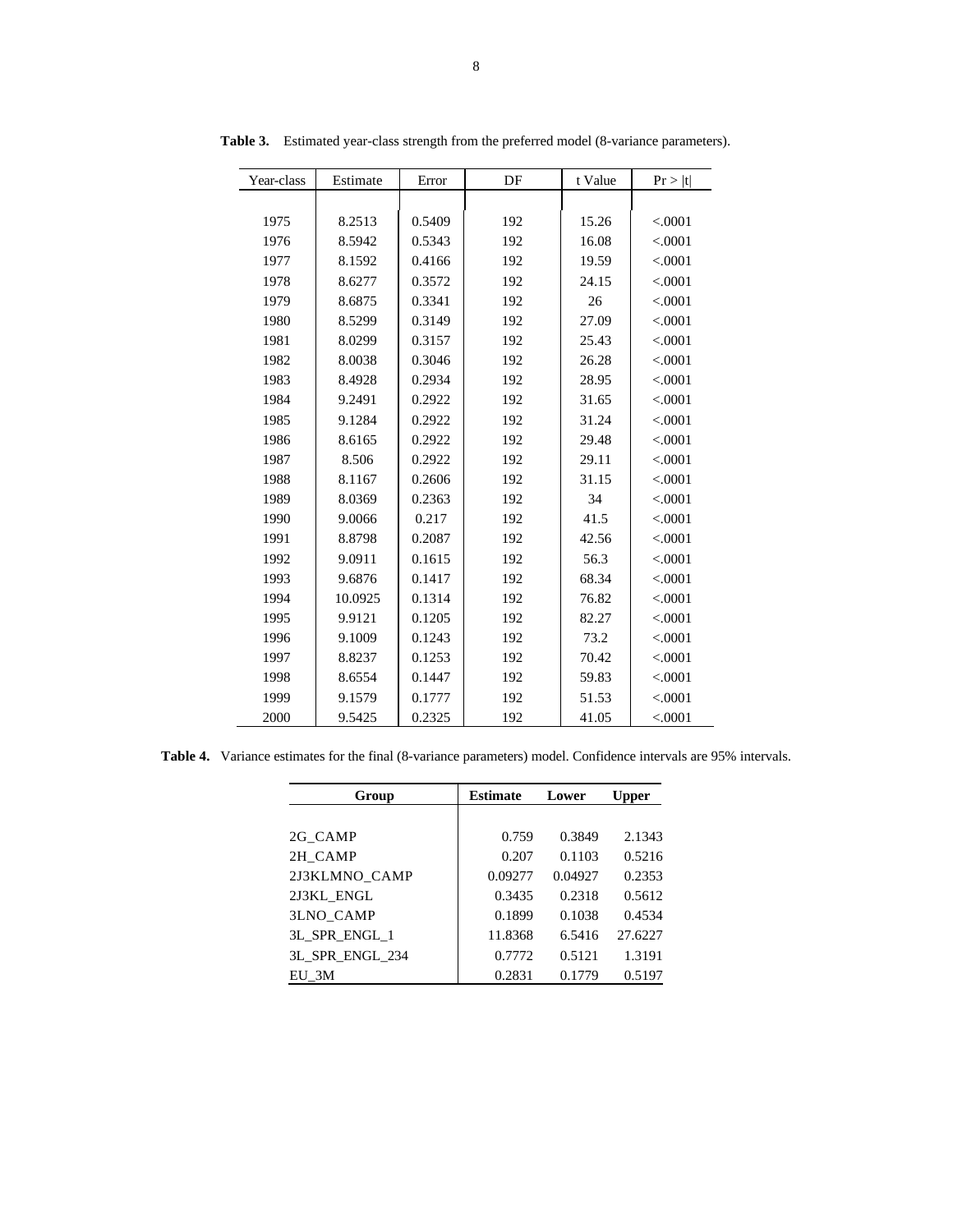

Fig. 1.Estimates from Healey *et al.* (2001) final model with corrected indices.



Fig. 2. Year-class strength estimated from the "full" (28-variance parameter) model, +/- 2 S.E.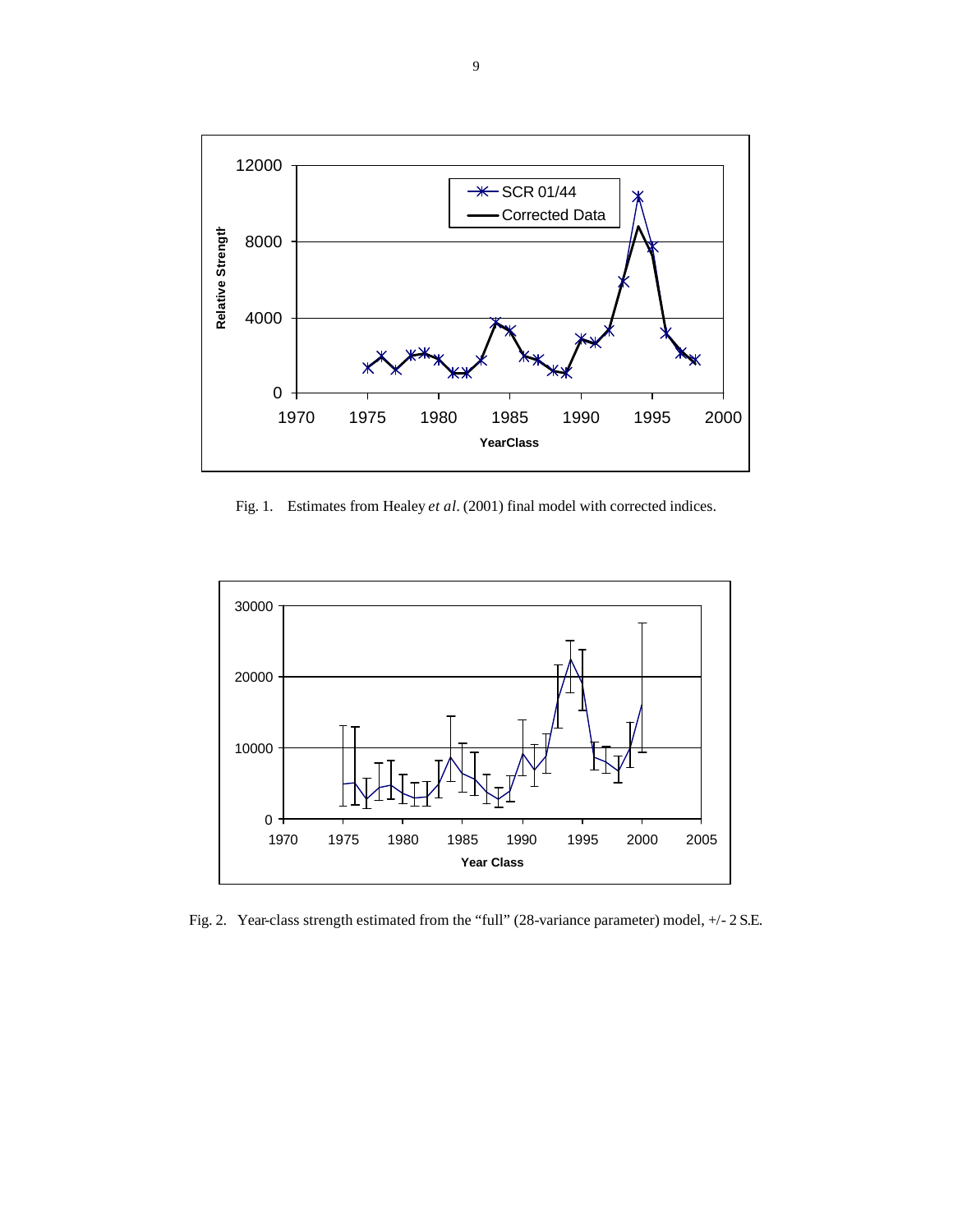

Fig. 3. Standardized residuals from the "full" (28-variance parameter) model.



Fig. 4. Estimated weights from the "full" model run with 28-variance parameters.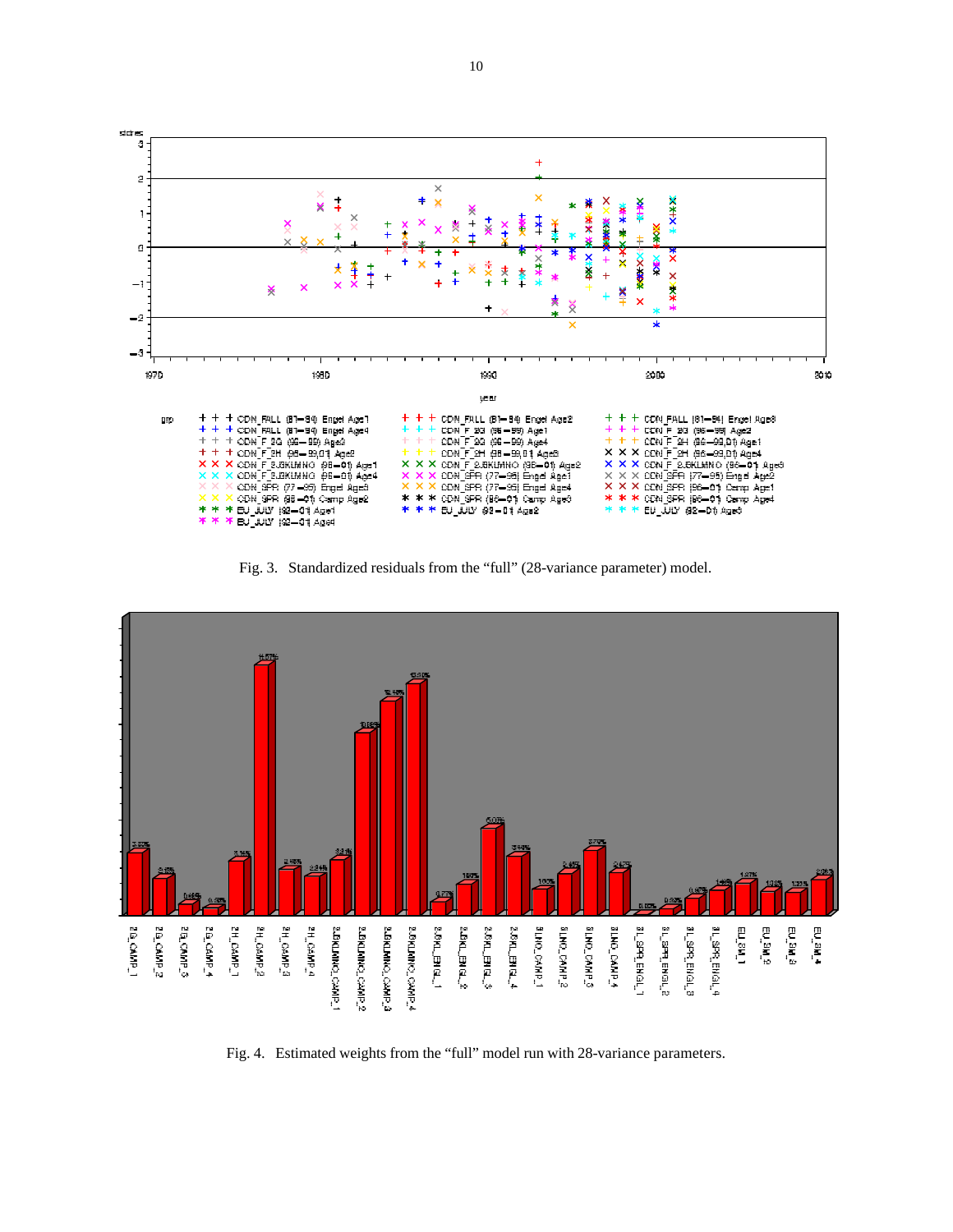

Fig. 5. Year-class strength Estimate from final model with 8-variance parameters – 2 for the Canadian Div. 3L Spring Series (age1 and ages 2-4 combined); one for each of the other 6 surveys,  $+/- 2$  S.E. Full Model estimate included for comparison. Horizontal line is mean year-class strength.



Fig. 6. Estimated weights from the final model (8-variance parameters).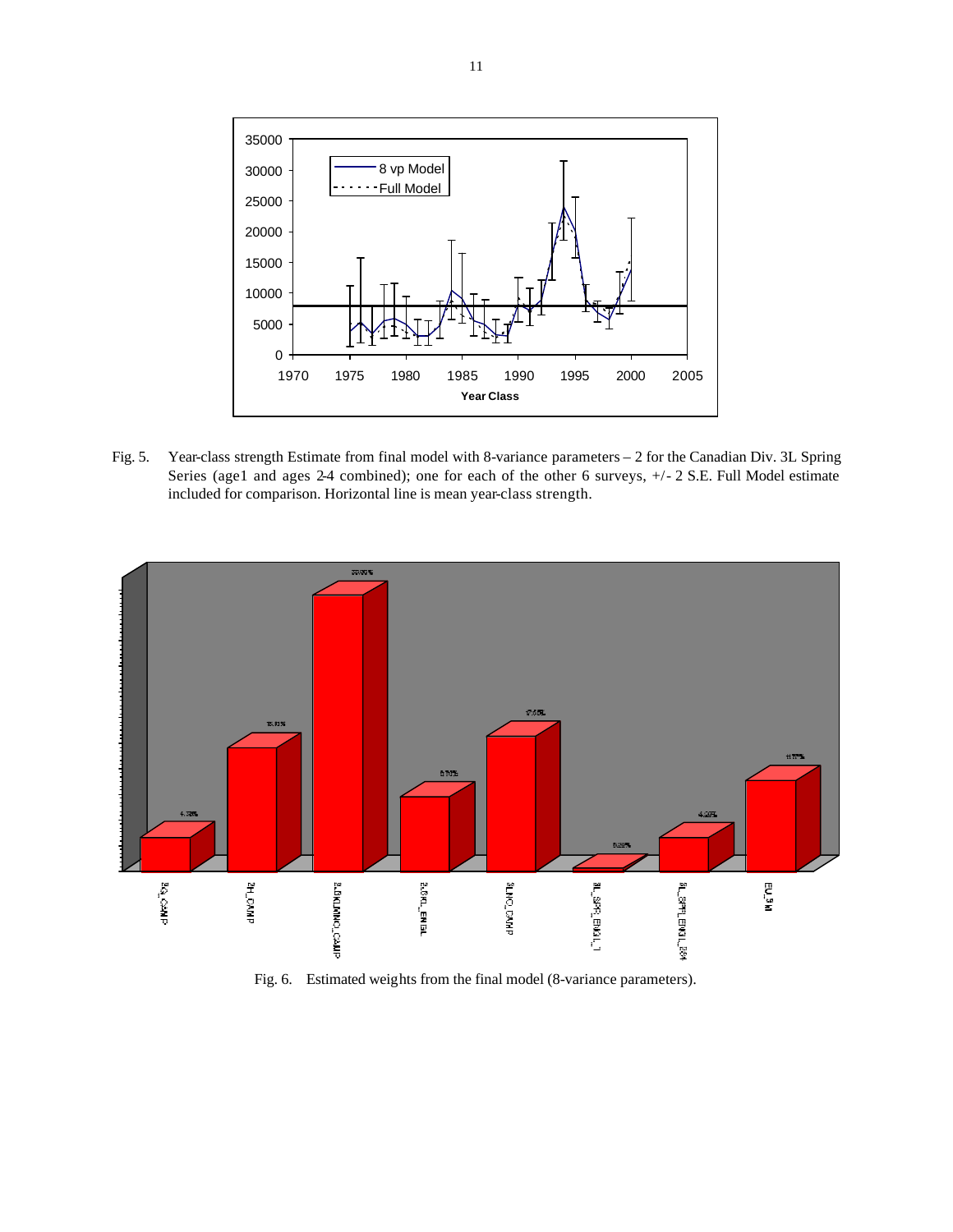

Fig. 7. Standardized residuals from the final model (8-variance parameters).



Fig. 8a. Time series of standardized residuals (by survey): from Canadian fall Div. 2G series (Campelen trawl; 1996- 1999)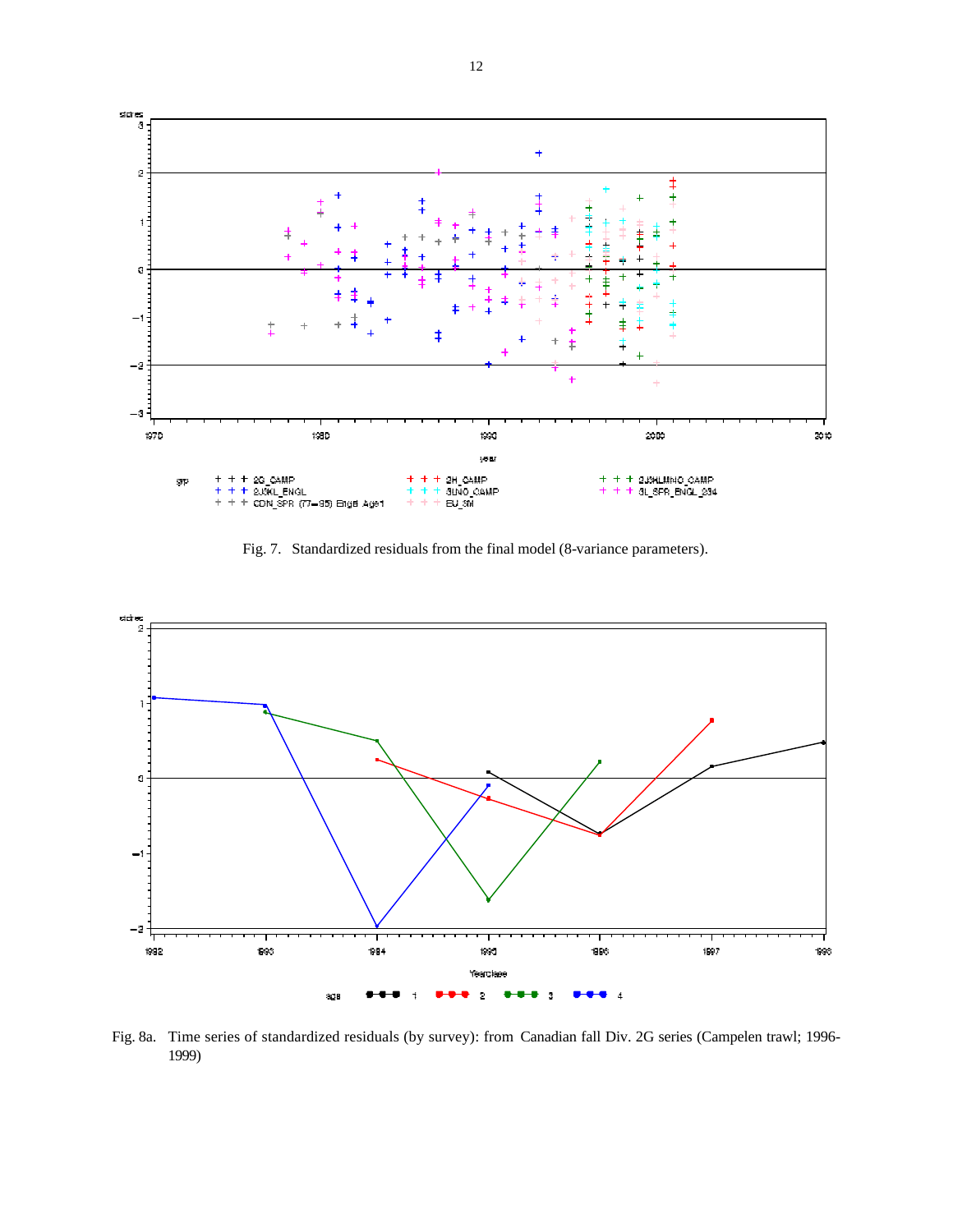

Fig. 8b. Time series of standardized residuals (by survey): from Canadian fall Div. 2H series (Campelen trawl; 1996- 1999, 2001)



Fig. 8c. Time series of standardized residuals (by survey): from Canadian fall Div. 2J3KLMNO series (Campelen trawl; 1996-2001).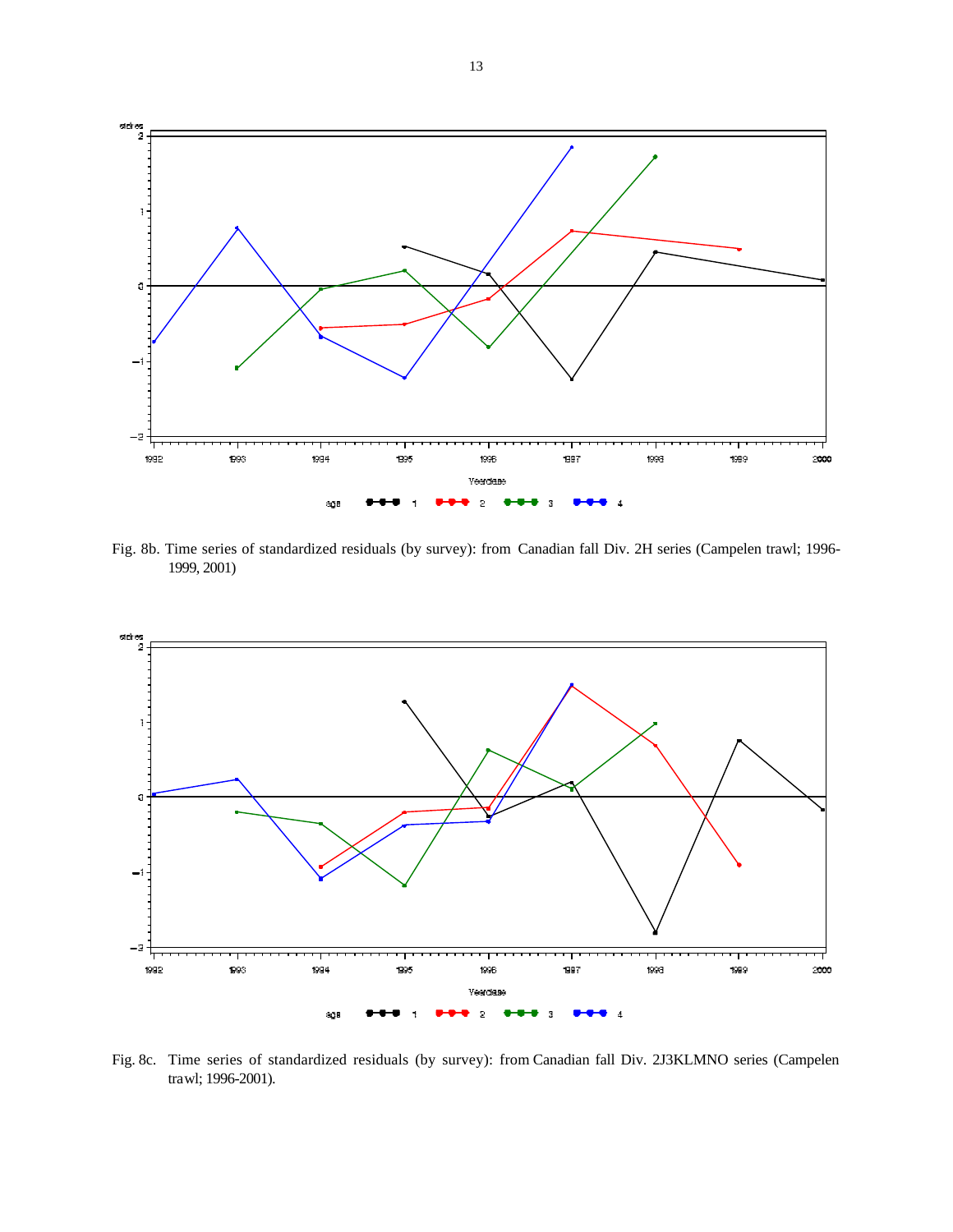

Fig. 8d. Time series of standardized residuals (by survey): from Canadian fall Div. 2J3KL series (Engel trawl; 1981- 1994).



Fig. 8e. Time series of standardized residuals (by survey): from Canadian spring Div. 3LNO series (Campelen trawl; 1996-1999).